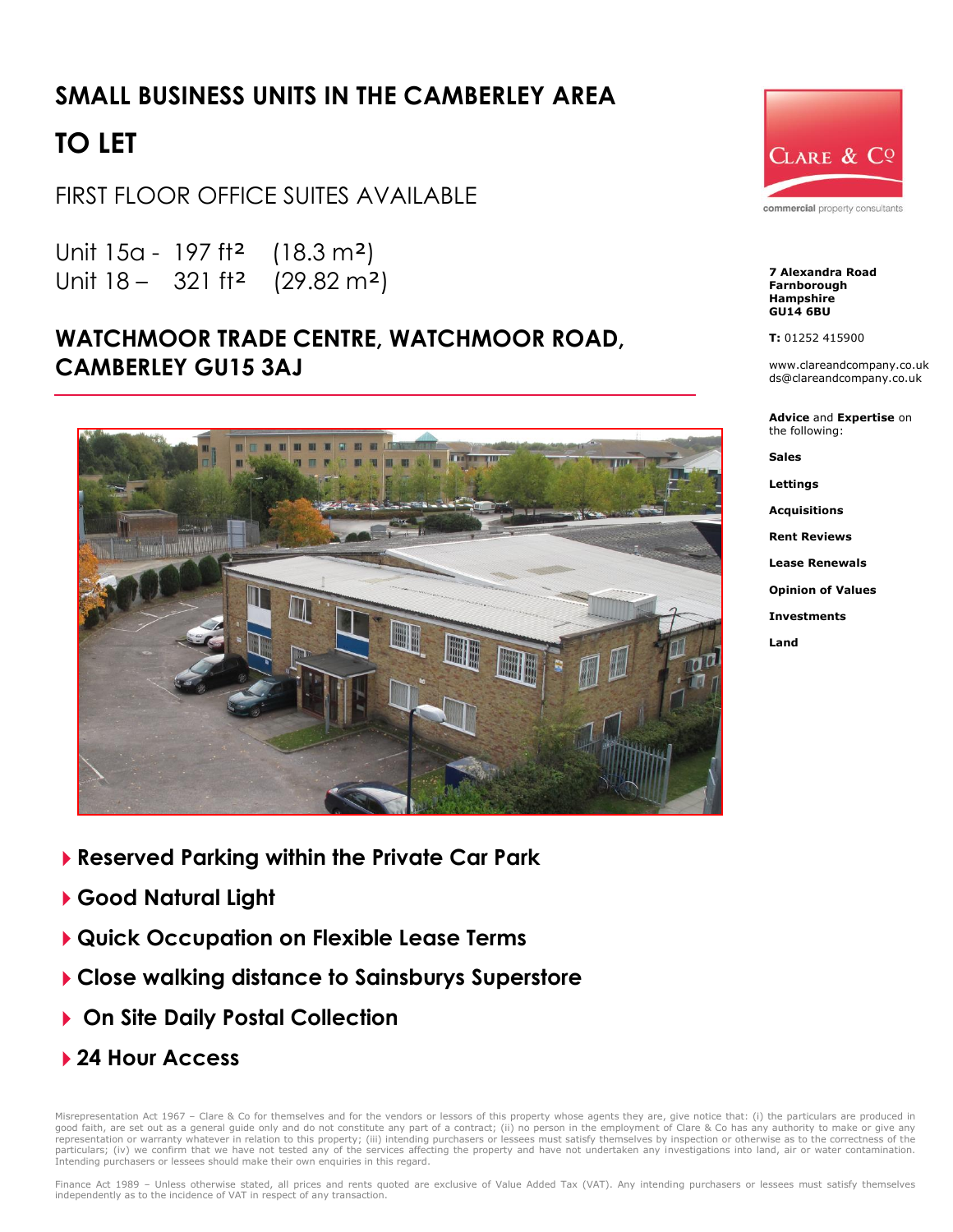

#### **LOCATION**

Watchmoor Trade Centre is accessed via Watchmoor Business Park, which in turn has direct access onto the A331 Blackwater Relief Road, minutes from Junction 4 of the M3. A major Sainsburys retail unit is within walking distance, the famous 'Meadows' Shopping Complex occupied by Tescos and Marks & Spencers is within 5 minutes drive and Farnborough mainline station to London Waterloo is approximately10 minutes drive.

#### **DESCRIPTION**

Watchmoor Trade Centre is a mixed use property comprising of warehouse units and small offices. Unit 15a and 18 are both small first floor office suites, which are available on a lease or short licence.



#### **RENT**

The rents are paid quarterly in advance and exclude business rates, service charge, building insurance and water rates. Both individual and communal Electricity costs will be billed separately to the tenant on a monthly basis.

#### **BUSINESS RATES**

**Unit 15a** - The Rateable Value is £1,350 therefore if this is to be your only business premises, then it will be exempt from business rates.

**Unit 18** - The Rateable Value is £2,700 therefore if this is to be your only business premises, then it will be exempt from business rates.

*\*NB. Please note that Small Business Rates Relief now means business premises with a Rateable Value of £12,000 and below will be exempt from any payment of business rates, as long as the premises is your company's only business property then you will qualify for the small business rates relief.*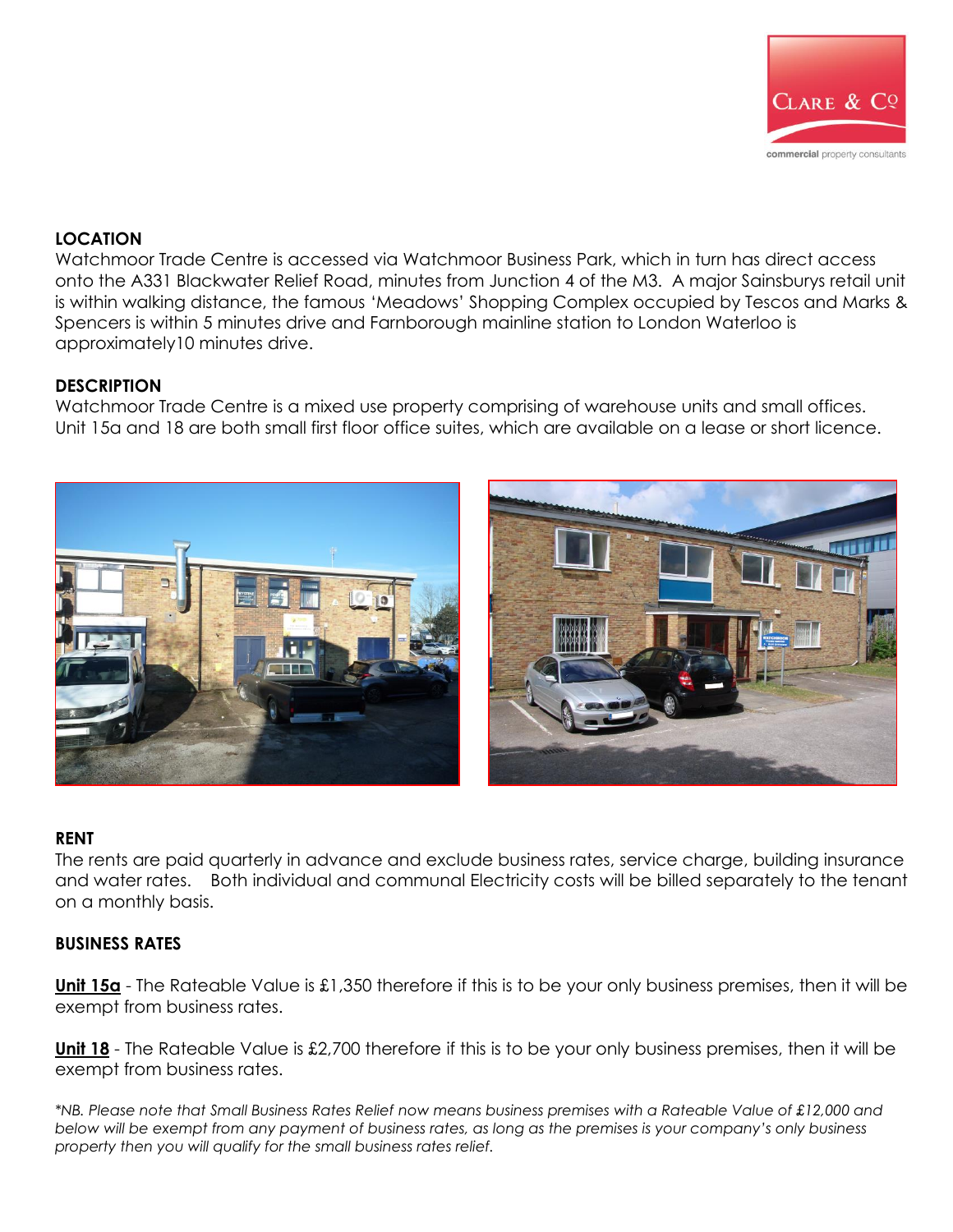

| Unit<br><b>No</b> | <b>Description</b>    | Reserved<br>Parking<br><b>Spaces</b> | <b>Size</b><br>ft <sup>2</sup> | Annual<br>Rent -<br>Lease<br>(Exc VAT) | Annual<br>Rent -<br>Licence<br>(Exc VAT) | <b>Annual Service</b><br>Charge and<br><b>Buildings Insurance</b><br>Includes Maintenance.<br>decoration, fire alarm,<br>waste bins, Royal Mail<br>collection, gardening<br>and buildings insurance. | <b>Total</b><br>(Exc VAT)                | <b>Status</b>         |
|-------------------|-----------------------|--------------------------------------|--------------------------------|----------------------------------------|------------------------------------------|------------------------------------------------------------------------------------------------------------------------------------------------------------------------------------------------------|------------------------------------------|-----------------------|
| 15A               | First Floor<br>Office |                                      | 197                            | £3,000                                 | £3,600                                   | Approx £719.20                                                                                                                                                                                       | £3,719.20 (Lease)<br>£4,319.20 (Licence) | <b>Under</b><br>Offer |
| 18                | First Floor<br>Office |                                      | 321                            | £4,800                                 | £6,000                                   | Approx $£1,328$                                                                                                                                                                                      | £6,128(Lease)<br>£7,328 (Licence)        | To Let                |

#### **TERMS**

The units are available on new lease/licence terms with length of lease by agreement. All leases are to be excluded from the 1954 Landlord & Tenant Act.

#### **VAT**

VAT will be chargeable on the rent and service charge.

#### **LEGAL COSTS**

Each party responsible for their own legal costs.